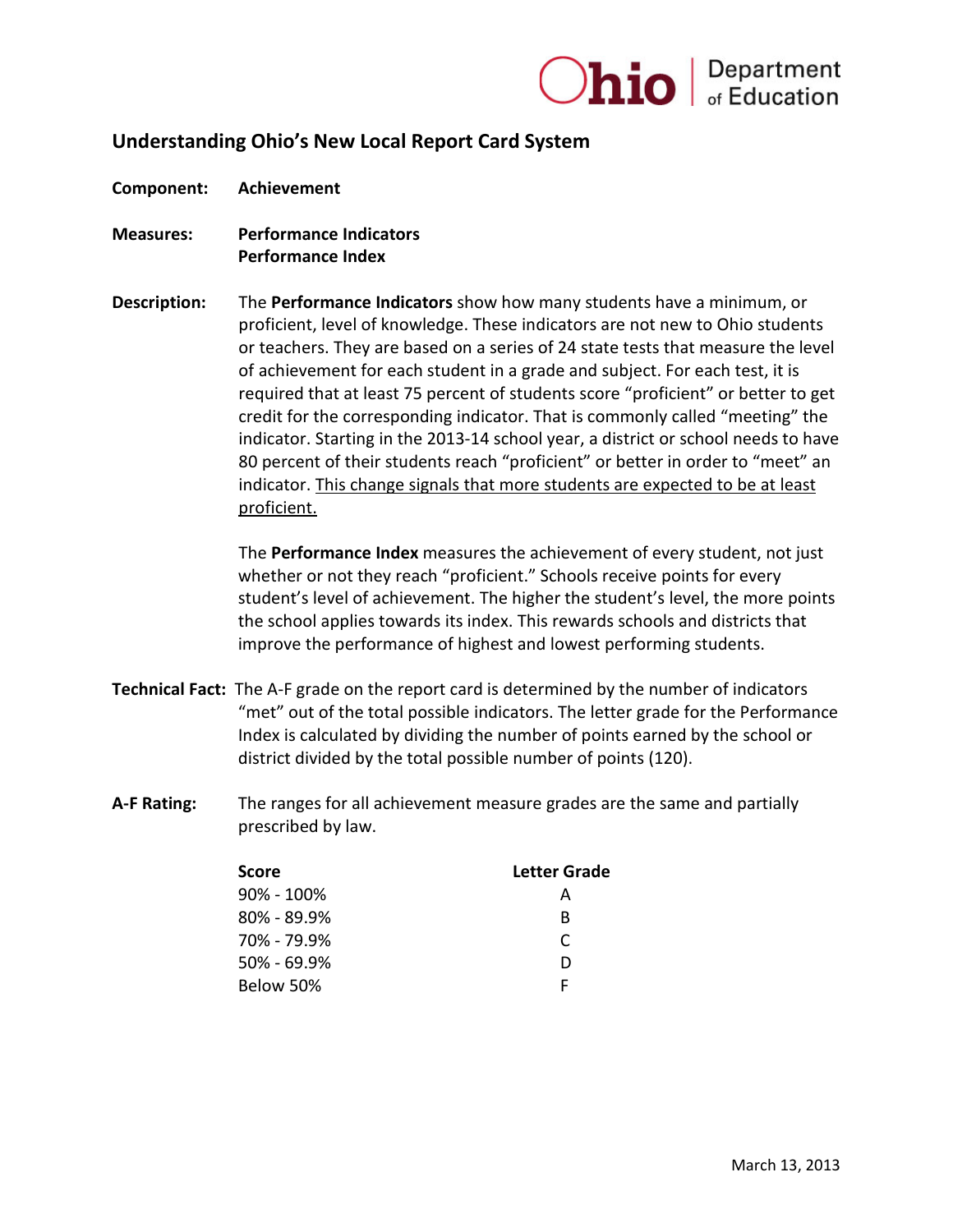

**Component: Progress** 

- **Measures: All Students** (overall rating of a school or district) **Gifted Students** (math, reading or superior cognitive only) **Students with Disabilities** (all students who have an IEP and take the OAA) **Students in the Lowest 20 Percent of Achievement Statewide** (based on distribution of scores for the entire state)
- **Description:** The data from state tests over multiple years are examined through a series of calculations to produce a **Value-Added** designation for each school and district. Additionally, the tests also are examined to determine progress of three specific groups of students.

The five designations  $-$  determined in law  $-$  are the same ranges of growth that are used to compute teacher Value-Added performance. Also like the teacher Value-Added performance measure, up to three years of growth computations are used to assure the accuracy and precision of the measure. Schools are not penalized just because of one year of poor growth.

Just because a school may have a low achievement level in a given year does not mean that students are not learning. In fact, there may be a great deal of academic growth taking place moving students toward academic success. Conversely, there is a misconception that high achievers have met their potential and can no longer advance their learning. This measure highlights the importance of providing the curriculum and instruction that will help *all*  students to grow academically every year.

- **Technical Fact:** Value-Added grades are based on a scale that measures a "Value-Added index." This is the same Value-Added index that has been used for report card purposes since Ohio adopted its use in 2007. A range of "-1 to +1" represents "one year of growth in one year" and is given a "C" grade.
- **A-F Rating:** The grade ranges for all measures in the Progress component are the same and prescribed by law.

| <b>Score</b>                                | <b>Letter Grade</b> |
|---------------------------------------------|---------------------|
| $+2$ and higher                             | А                   |
| Greater or equal to $+1$ but less than $+2$ | в                   |
| Greater or equal to -1 but less than +1     | C                   |
| Greater or equal to -2 but less than -1     | Ð                   |
| Less than -2                                | F                   |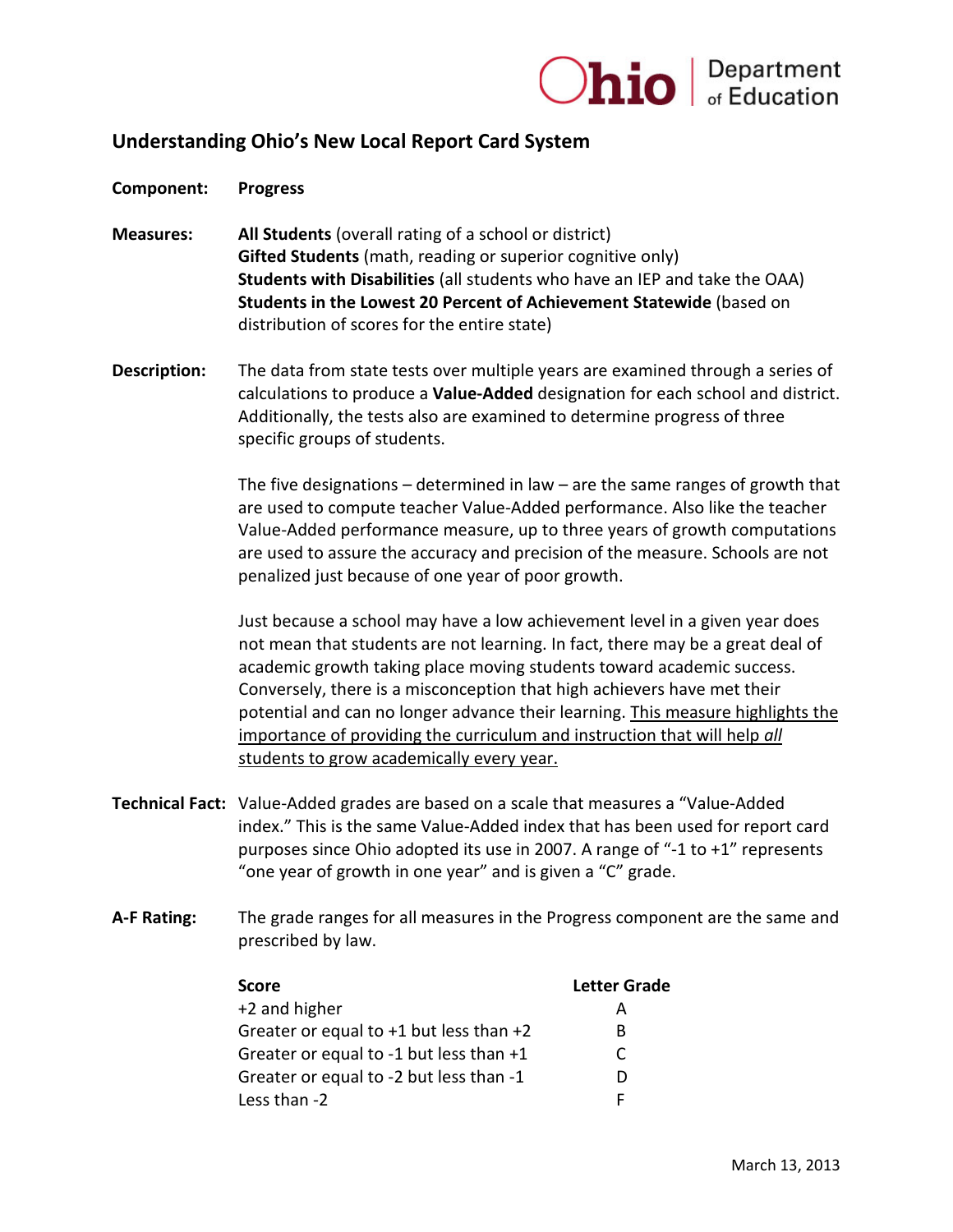

#### **Component: Graduation Rate**

- **Measures: Four-Year Graduation Rate Five-Year Graduation Rate**
- **Description:** The Four-Year Graduation Rate includes as graduates only those students who earn a diploma within four years of entering the ninth grade for the first time. The Five-Year Graduation Rate includes those students who graduate within five years of entering ninth grade for the first time.

According to the U.S. Department of Education, the median of earnings in 2010 for young adults without a high school diploma or its equivalent was \$21,000, for those with a high school diploma or its equivalent was \$29,900, for those with an associate's degree was \$39,000, and for those with a bachelor's degree was \$45,000. In other words, young adults with a bachelor's degree earned more than twice as much as those without a high school diploma or its equivalent in 2010.

- **Technical Fact:** Ohio recently transitioned to a new method of calculating the graduation rate set by the federal government. This will allow comparisons between Ohio and other states.
- **A-F Rating:** The ranges for the graduation rate measures are different and partially prescribed in law.

| <b>Four-Year Graduation Rate</b> |              |
|----------------------------------|--------------|
| Score                            | Letter Grade |
| 93% - 100%                       | А            |
| 89% - 92.9%                      | B            |
| 84% - 88.9%                      | C            |
| 79% - 83.9%                      | D            |
| Less than 79%                    | F            |
|                                  |              |
| <b>Five-Year Graduation Rate</b> |              |
| Score                            | Letter Grade |
| 95% - 100%                       | А            |
| $90\%$ - 94.9%                   | B            |
| 85% - 89.9%                      | C            |
| 80% - 84.9%                      | D            |
|                                  |              |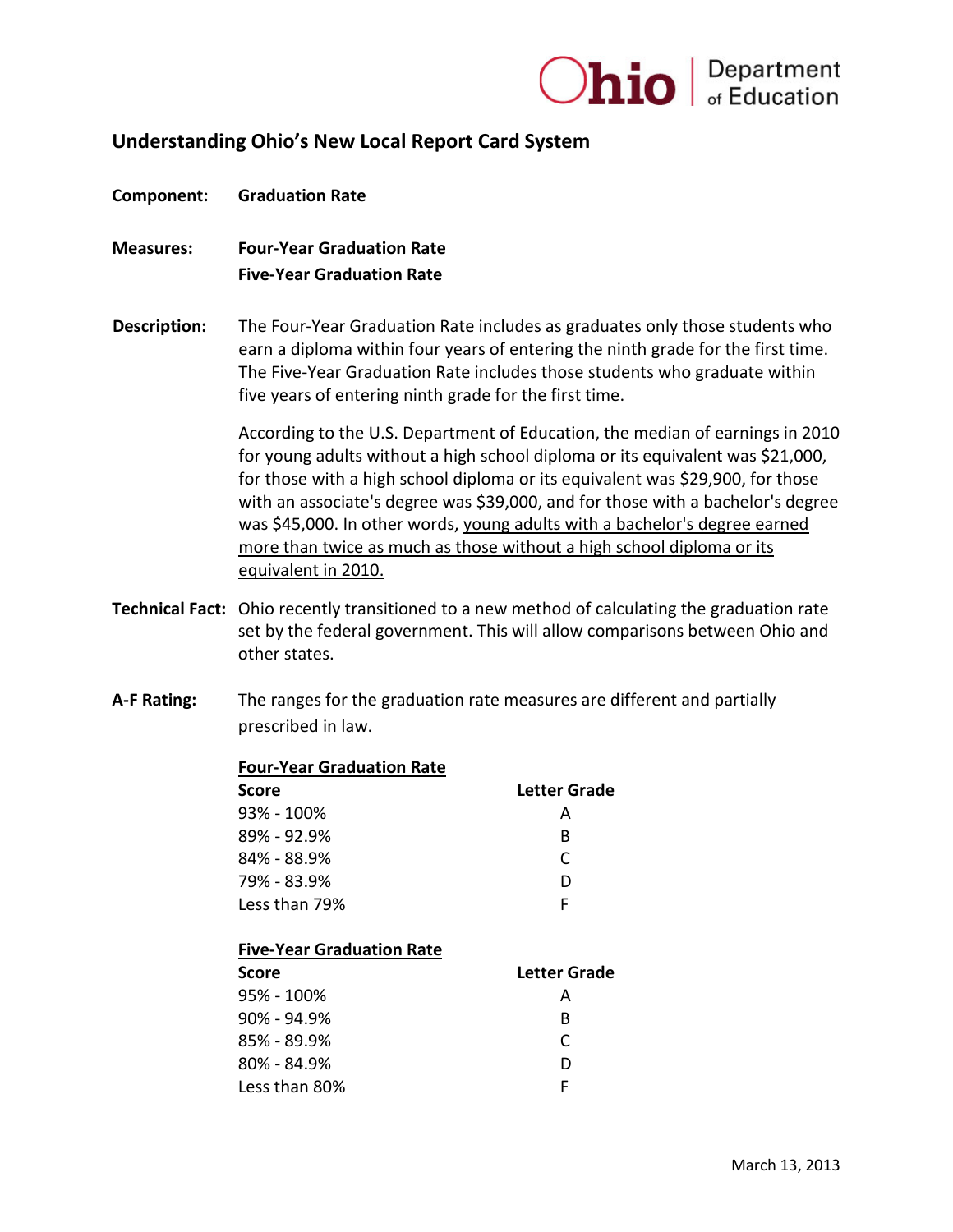

**Component: Gap Closing** 

**Measures: Annual Measurable Objectives (AMOs)**

- **Description: Annual Measurable Objectives (AMOs)** measure the academic performance of specific groups of students, such as racial and demographic groups. Each of these groups is compared against the collective performance of all students in Ohio. This will allow us to determine if there are gaps in academic achievement between groups of students. Ohio has made strides over the years to reduce these gaps. However, much work still is needed to *eliminate* achievement gaps and bring all students up to the same high level of achievement.
- **Technical Facts:** A school or district cannot get an "A" on this measure if one of its groups is not reaching the goal set for all students. This component will review 10 student groups in reading, math and graduation rate and assign a grade for efforts to close achievement gaps in all groups. These student groups, which are the same groups measured by Adequate Yearly Progress (AYP), are:
	- All Students;
	- American Indian/Alaskan Native;
	- Asian/Pacific Islander;
	- Black, non-Hispanic;
	- Hispanic;
	- Multiracial;
	- White, non-Hispanic;
	- Economically Disadvantaged;
	- Students with Disabilities; and
	- Limited English Proficiency.
- **A-F Rating:** The ranges for the Annual Measurable Objectives grades are outlined in Ohio's ESEA flexibility waiver.

| <b>Score</b>    | Letter Grade |
|-----------------|--------------|
| $90\% - 100\%$  | А            |
| $80\% - 89.9\%$ | R            |
| 70% - 79.9%     | C            |
| $60\% - 69.9\%$ | ו ו          |
| Less than 60%   |              |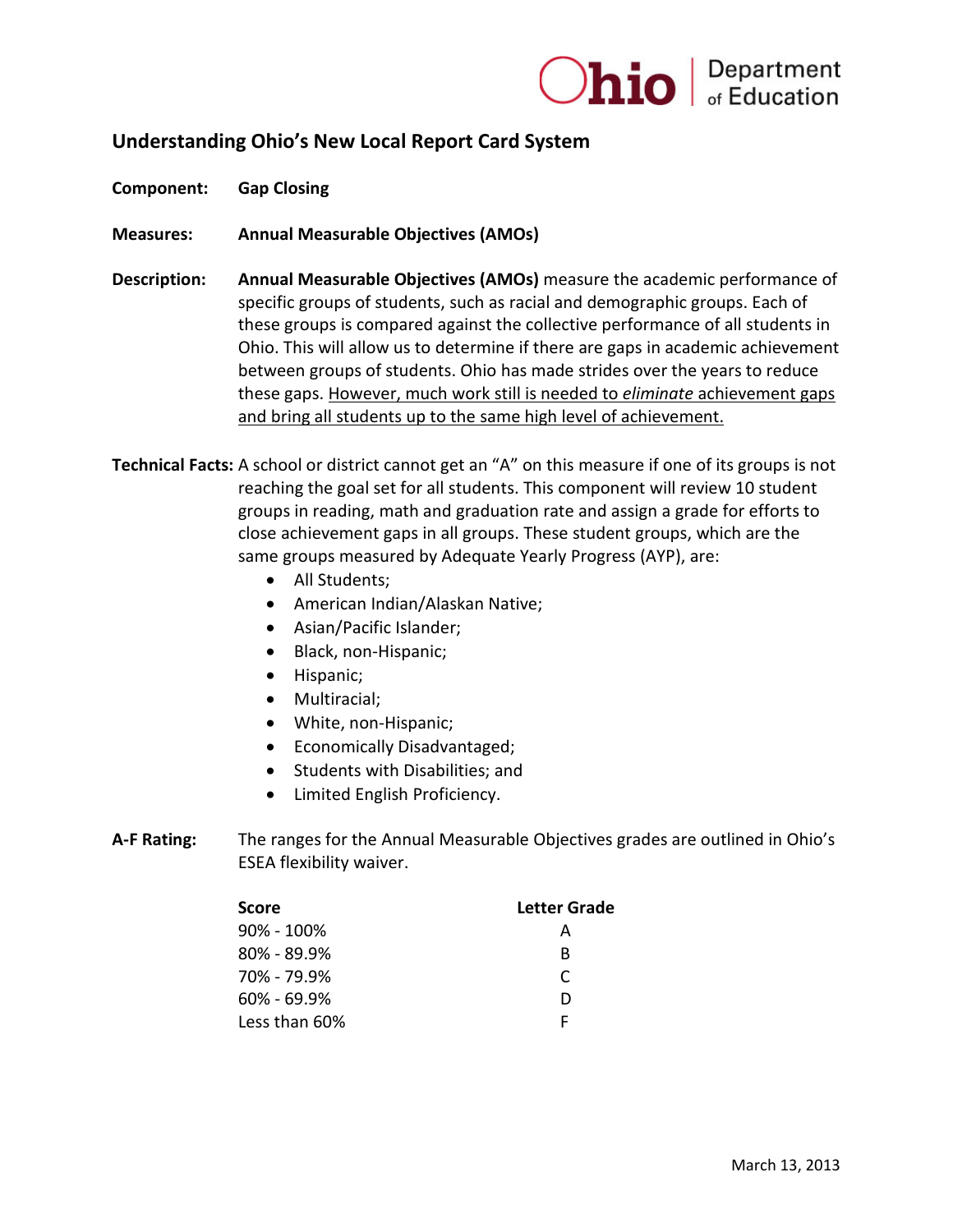

**Component: K-3 Literacy** 

**Measure: K-3 Literacy Improvement**

**Description:** Reading is the foundation for all learning. That is why it is critical to find and address reading issues for a student as early as possible. **K-3 Literacy Improvement** measures how well schools and districts are helping young students who are reading below grade level.

> The measure and component relate to Ohio's Third Grade Reading Guarantee which aims to ensure that all students are reading at grade level by the end of third grade. The guarantee drives attention to students from kindergarten to third grade who are struggling readers and makes sure they get the help they need to succeed in reading. Through this initiative, school districts and community schools diagnose reading issues, create individualized reading improvement and monitoring plans, and provide intensive reading interventions.

**Technical Facts:** Any school or district that has less than five percent of their kindergartners reading below grade level will not receive a letter grade for this measure or component. The minimum range of a "C" grade will be the statewide average value for this measure.

> This measure will use results from reading diagnostic assessments given to all students in kindergarten through grade three at the beginning of the year. These results have never been collected before, so we are not able to do simulations at this time.

**A-F Rating:** This measure and component will not appear on the report card until the report card released in August 2014. The State Board of Education will determine how this measure will work and what the grade ranges are by Dec. 31, 2013.